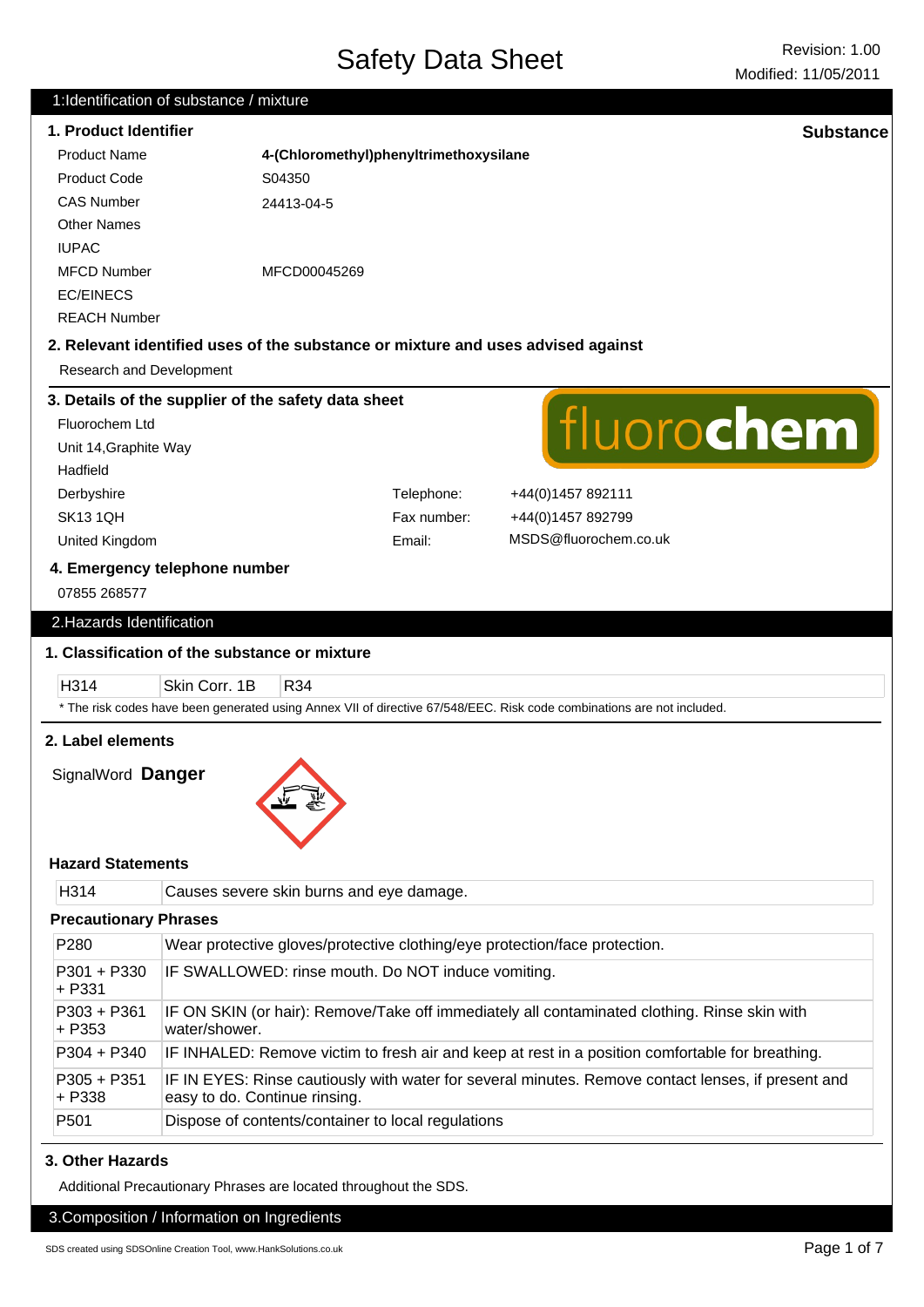#### **1. Substances**

4-(Chloromethyl)phenyltrimethoxysilane **Assay:**100% CAS Number **:**24413-04-5

#### **2. Mixtures**

Not Relevant

# 4.First Aid Measures

#### **1.Description of first aid measures**

Skin Contact IF ON SKIN (or hair): Remove/Take off immediately all contaminated clothing. Rinse skin with water/shower.

- Eye Contact IF IN EYES: Rinse cautiously with water for several minutes. Remove contact lenses, if present and easy to do. Continue rinsing.
- Ingestion IF SWALLOWED: Rinse mouth. Do NOT induce vomiting.

Inhalation IF INHALED: Remove victim to fresh air and keep at rest in a position comfortable for breathing.

#### **2.Most important symptoms and effects**

Severe burns may occur.

#### **3.Indication of any immediate medical attention**

No additional measures required

## 5.Firefighting measures

#### **1.Extinguishing Media**

Carbon dioxide. Dry chemical powder. sand Suitable

Unsuitable Do not use water.

#### **2.Special Hazards arising from the substance or mixture**

Corrosive.

#### **3.Advice for Fire Fighters**

Wear self-contained breathing apparatus. Wear protective clothing to prevent contact with skin and eyes.

#### 6.Accidental Release Measures

### **1.Personnal Precautions**

Refer to section 8 of SDS for personal protection details.

# **2.Environmental Precautions**

Do not discharge into drains or rivers.

#### **3.Methods & Materials**

Mix with sand or vermiculite.

Transfer to a closable, labelled salvage container for disposal by an appropriate method.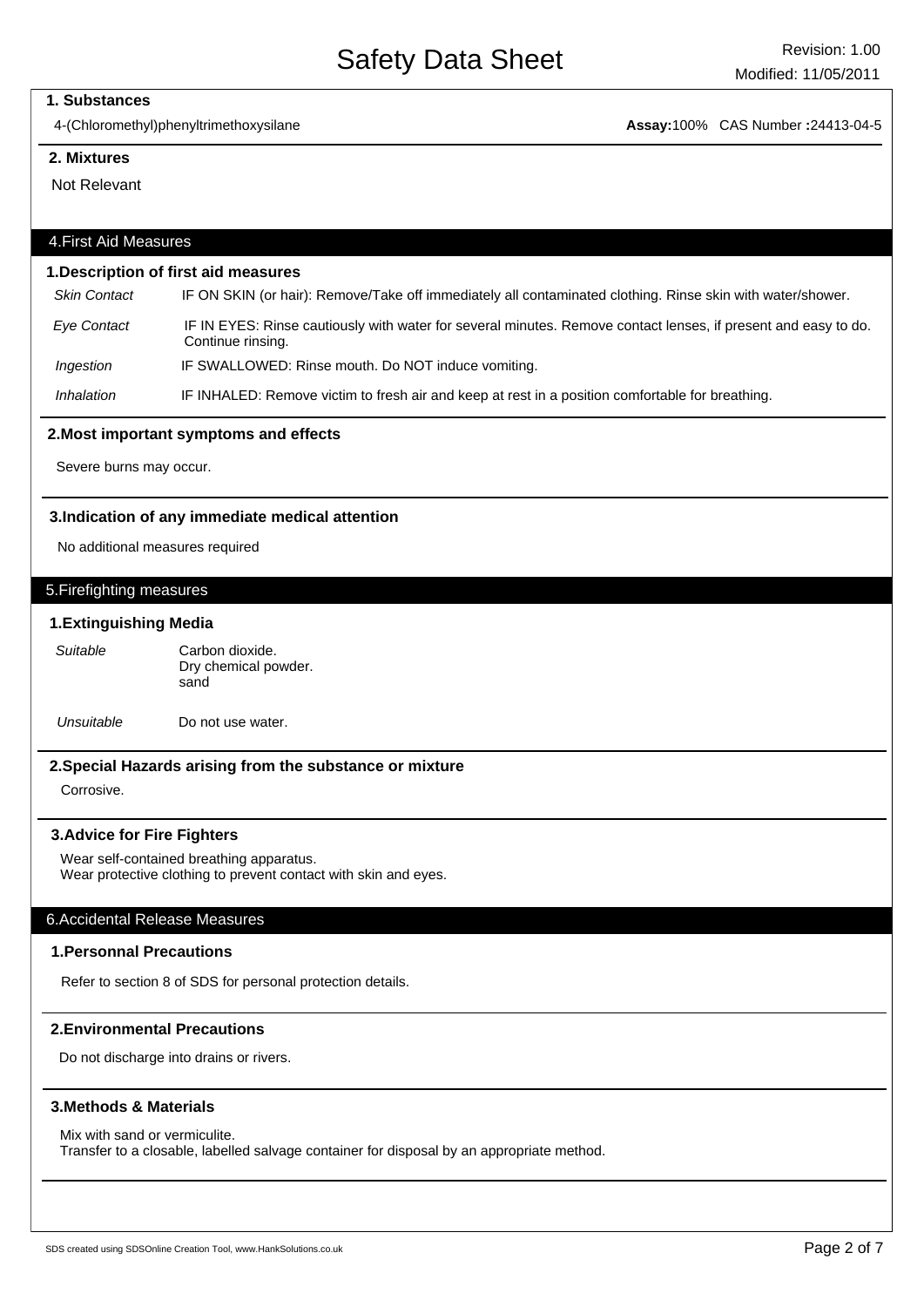# 7.Handling and Storage

# **1.Personnal Precautions**

| Safe Handling                                                   | Ensure there is sufficient ventilation of the area.<br>Wash hands immediately after contamination. |  |  |  |
|-----------------------------------------------------------------|----------------------------------------------------------------------------------------------------|--|--|--|
| <b>Protection against</b><br>explosions and fires               | Wash contaminated clothing before reuse.<br>Wash handsoughly after handling.                       |  |  |  |
| 2. Conditions for safe storage, including any incompatibilities |                                                                                                    |  |  |  |
| <b>Managing Storage Risks</b>                                   | Store in cool, well ventilated area.                                                               |  |  |  |

|                       | Keep container tightly closed.<br>Avoid contact with water or humidity.                                                      |
|-----------------------|------------------------------------------------------------------------------------------------------------------------------|
| Storage Controls      | No special requirements                                                                                                      |
| Maintaining Integrity | Store away from oxidising agents<br>Keep in tightly closed container in cool area away from direct sunlight or heat sources. |
| Other advice          | no further information available                                                                                             |

# **3.Specific End Uses**

The end use(s) have not been fully determined. The substance is supplied for Research and Development purposes by professionals only.

# 8.Exposure Controls/Personal Protection

## **1. Control Parameters**

No Data Available

| <b>2. Exposure Controls</b>                 |                                                                                                                                                                                                                                                                                                                         |  |
|---------------------------------------------|-------------------------------------------------------------------------------------------------------------------------------------------------------------------------------------------------------------------------------------------------------------------------------------------------------------------------|--|
| General protective and<br>hydgiene measures | Wear protective gloves/protective clothing/eye protection/face protection                                                                                                                                                                                                                                               |  |
| <b>Engineering measures</b>                 | Ensure there is sufficient ventilation of the area.                                                                                                                                                                                                                                                                     |  |
| Eye / Face Protection                       | Safety Glasses with side-shields.                                                                                                                                                                                                                                                                                       |  |
| Hand protection                             | Appropriate impermeable gloves.                                                                                                                                                                                                                                                                                         |  |
| <b>Respiratory protection</b>               | Do not breathe dust/fume/gas/mist/vapours/spray<br>Use breathing protection with high concentrations                                                                                                                                                                                                                    |  |
| <b>Skin protection</b>                      | Handle with appropriate gloves.<br>Gloves must be inspected prior to use.<br>Use proper glove removal technique to avoid skin contact with this product.<br>Dispose of contaminated gloves after use in accordance with applicable laws and good laboratory<br>practice.<br>Wash and dry hands.<br>Protective clothing. |  |
| Other personal protection<br>advice         | no data                                                                                                                                                                                                                                                                                                                 |  |
| 9. Physical and Chemical Properties         |                                                                                                                                                                                                                                                                                                                         |  |
|                                             |                                                                                                                                                                                                                                                                                                                         |  |

# **1. Physical and Chemical Properties**

Appearance liquid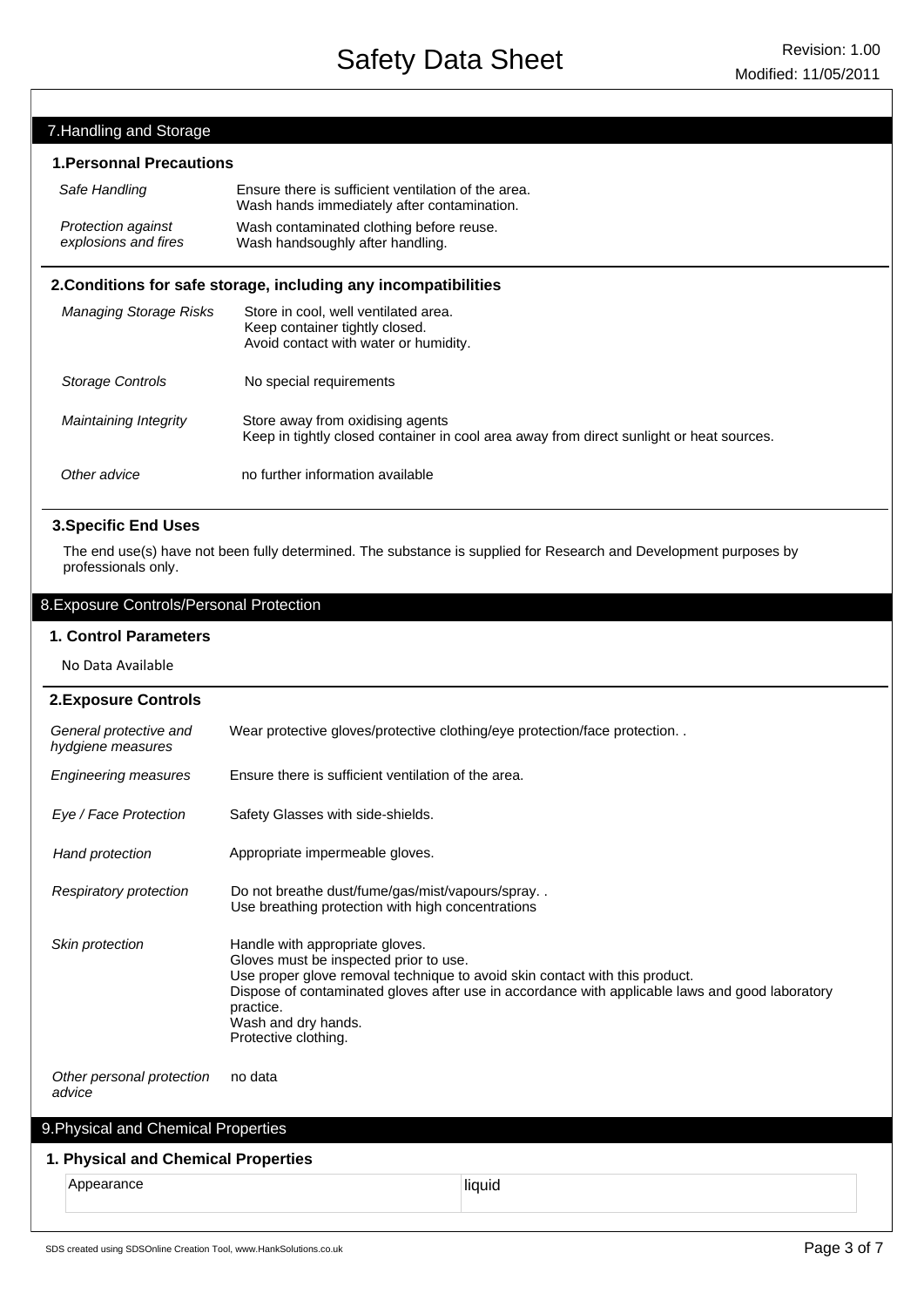| Odour                                        | N/A           |
|----------------------------------------------|---------------|
| Odour threshold                              | N/A           |
| <b>PH</b>                                    | N/A           |
| Melting point / Freezing point               | N/A           |
| Initial boiling point and boiling range      | 134-143°/10mm |
| Flash point                                  | 81°           |
| Evaporation rate                             | N/A           |
| Flammability(solid,gas)                      | N/A           |
| Upper/lower flammability or explosive limits | N/A           |
| Vapour pressure                              | N/A           |
| Vapour density                               | N/A           |
| Relative density                             | 1.120         |
| Solubility(ies):                             | N/A           |
| Partition coefficient: n-octanol/water       | N/A           |
| Auto-ignition temperature                    | N/A           |
| Decomposition temperature                    | N/A           |
| Viscosity                                    | N/A           |
| <b>Explosive properties</b>                  | N/A           |
| Oxidising properties                         | N/A           |

# **2.Other Information**

No additional information available

# 10.Stability and Reactivity

#### **1.Reactivity**

no unusual reactivity

# **2.Stability**

Stable under normal conditions.

# **3.Possibility of Hazardous Reactions**

no hazardous reactions known

# **4.Conditions to Avoid**

Moist Air.

# **5.Incompatible Materials**

Oxidising agents. Water. Bases.

# **6.Hazardous Decomposition Products**

In combustion emits toxic fumes.

# 11.Toxicology information

# **1.Information**

Acute Toxicity no data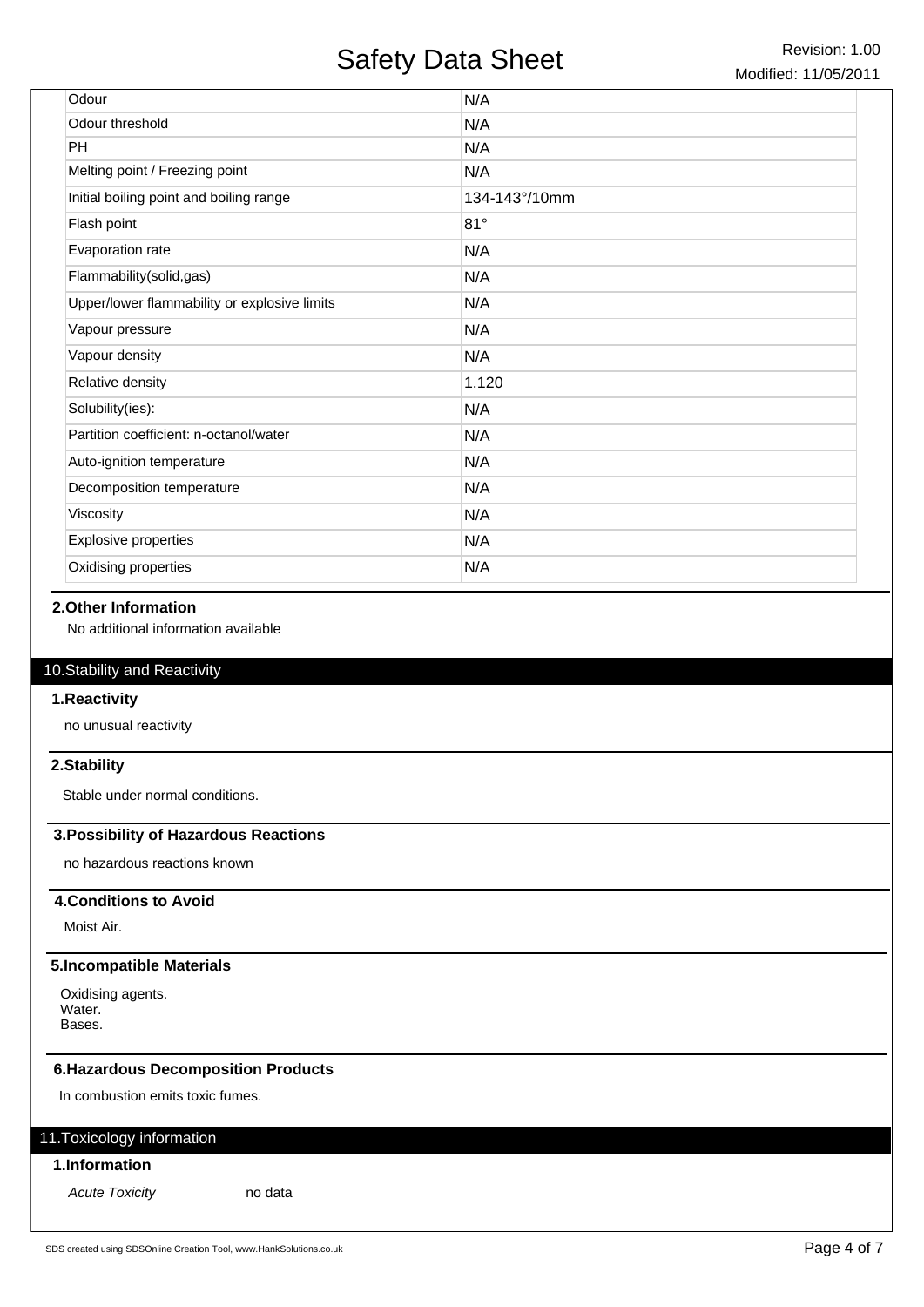|                                      | $S(1, 0, 0)$ $\rightarrow$ $S(1, 0, 0)$              | Modified: 11/05/2011 |
|--------------------------------------|------------------------------------------------------|----------------------|
| Skin corrosion/irritation            | strong corrosive effect on skin and mucous membranes |                      |
| Serious eye<br>Damage/irratation     | strong corrosive effect.                             |                      |
| Respiratory or skin<br>sensitisation | No sensitizing effect known                          |                      |
| Germ Cell mutagenicity               | not known                                            |                      |
| Carcinogenicity                      | not known                                            |                      |
| Reproductive toxicity                | not known                                            |                      |
| STOT-single exposure                 | not known                                            |                      |
| STOT-repeated exposure               | not known                                            |                      |
| Aspiration hazard                    | not known                                            |                      |

# **2.Additional**

To the best of our knowledge the acute and chronic toxicity of this substance is not fully known. No classification data on carcinogenic properties of this material is available from the EPA, IARC,NTP,OSHA or ACGIH

## 12.Ecological Information

#### **1.Toxicity**

not known

#### **2.Persistance and degradability**

not known

#### **3.Bio-Accumulative Potential**

not known

## **4.Mobility and Soil**

not known

# **5.Results of PBT & vPvB assessment**

not known

# **6.Other adverse effects**

not known

# 13.Exposure Controls/Personal Protection

# **No Resource File**

Disposal Operations

Disposal of Packaging Disposal must be made according to official regulations.

# 14. Transport Information

# **Air (ICAO)**

**1. UN Number:** 3265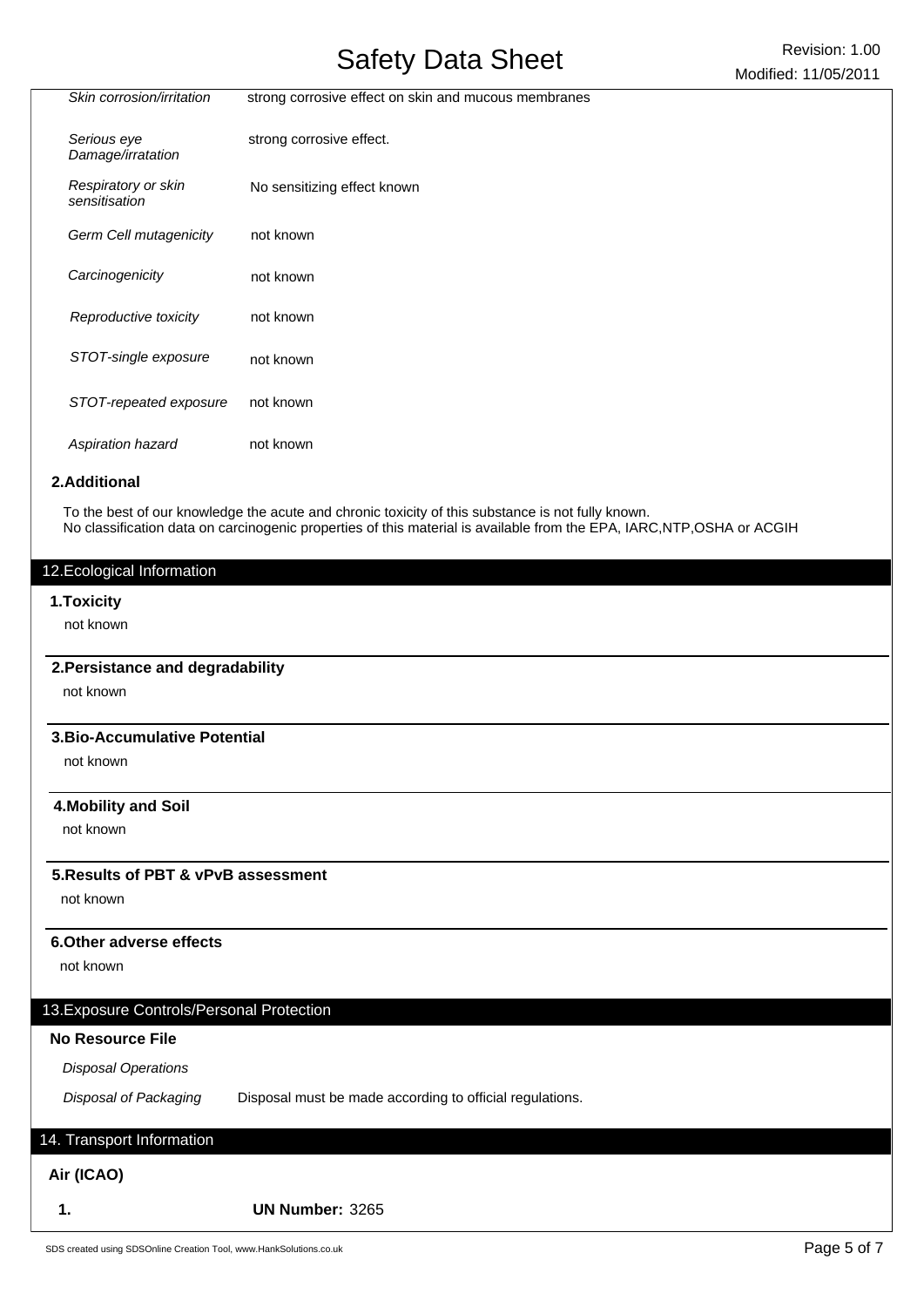| 2.                                                                 |                                                  | UN proper shipping name: Corrosive liquid, acidic, organic, n.o.s. « |
|--------------------------------------------------------------------|--------------------------------------------------|----------------------------------------------------------------------|
| 3.                                                                 | Transport hazard class(es): Class: 8             | Sub Class:                                                           |
|                                                                    |                                                  |                                                                      |
|                                                                    |                                                  |                                                                      |
|                                                                    |                                                  |                                                                      |
| 4.                                                                 | Packing group: III                               |                                                                      |
| 5.                                                                 | <b>Environmental hazards:</b>                    |                                                                      |
| 6.                                                                 | <b>Special Precautions for user:</b>             |                                                                      |
| 7.                                                                 | Transport in bulk:                               |                                                                      |
| Road (ADR)                                                         |                                                  |                                                                      |
| 1.                                                                 | UN Number: 3265                                  |                                                                      |
| 2.                                                                 |                                                  | UN proper shipping name: CORROSIVE LIQUID, ACIDIC, ORGANIC, N.O.S.   |
| 3.                                                                 | Transport hazard class(es): Class: 8             | Sub Class:                                                           |
|                                                                    |                                                  |                                                                      |
|                                                                    |                                                  |                                                                      |
| 4.                                                                 | Packing group: III                               |                                                                      |
| 5.                                                                 | <b>Environmental hazards:</b>                    |                                                                      |
| 6.                                                                 | <b>Special Precautions for user:</b>             |                                                                      |
| 7.                                                                 | Transport in bulk:                               |                                                                      |
|                                                                    |                                                  |                                                                      |
| Sea (IMDG)                                                         |                                                  |                                                                      |
| 1.                                                                 | <b>UN Number: 3265</b>                           |                                                                      |
| 2.                                                                 |                                                  | UN proper shipping name: Corrosive liquid, acidic, organic, n.o.s. « |
| 3.                                                                 | Transport hazard class(es): Class: 8             | Sub Class:                                                           |
|                                                                    |                                                  |                                                                      |
|                                                                    |                                                  |                                                                      |
| 4.                                                                 | <b>Packing group: III</b>                        |                                                                      |
| 5.                                                                 | <b>Environmental hazards:</b>                    |                                                                      |
| 6.                                                                 | <b>Special Precautions for user:</b>             |                                                                      |
| 7.                                                                 | Transport in bulk: IBCINS: IBC03                 |                                                                      |
|                                                                    |                                                  | <b>UNTANKINS: T7</b>                                                 |
|                                                                    |                                                  | TANKPROV: TP1 TP28                                                   |
|                                                                    | 15. Safety, health and environmental regulations |                                                                      |
|                                                                    | 1. Safety, health and environmental regulations: |                                                                      |
| product is not subject to any additional regulations or provisions |                                                  |                                                                      |
|                                                                    |                                                  |                                                                      |
|                                                                    | 2. Safety Assessment                             |                                                                      |
| No Chemical Safety Assessment                                      |                                                  |                                                                      |
| 16. Other Information                                              |                                                  |                                                                      |
| 1. Other Information:                                              |                                                  |                                                                      |
|                                                                    |                                                  |                                                                      |
|                                                                    |                                                  |                                                                      |
|                                                                    |                                                  |                                                                      |